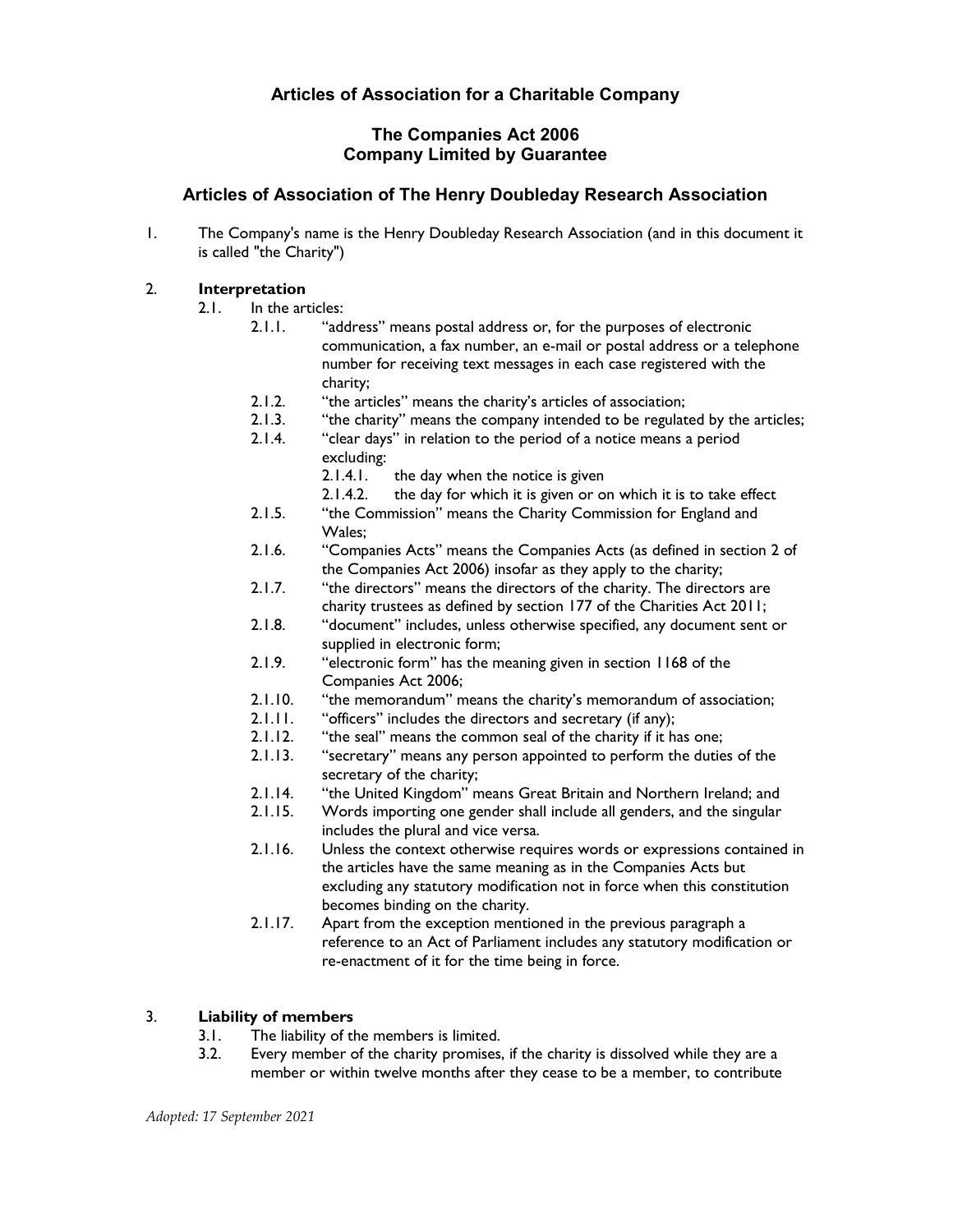such sum (not exceeding  $£10$ ) as may be demanded of them towards the payment of the debts and liabilities of the charity incurred before they cease to be a member, and of the costs charges and expenses of winding up, and the adjustment of the rights of the contributories among themselves.

# 4. Objects

### 4.1. To advance Education and Science for the public benefit by:

- 4.1.1. The improvement of scientific and practical Horticulture and Agriculture in all their branches through the application of Organic methods and principles.
- 4.1.2. Research into and the study of Organic methods and principles of Horticulture and Agriculture and the dissemination of the useful results thereof.
- 4.1.3. The advancement of awareness and knowledge of Ecosystems and our impact on them by demonstrating the value of Organic methods on a broad education front, both in the United Kingdom and overseas.
- 4.1.4. The preservation and protection of the Company's property at Ryton Gardens (and/or such other properties as the Company may manage or acquire) and the conservation of wildlife thereon as a centre or centres for scientific research into the practical application of organic methods of agriculture and horticulture and their influence on the wildlife using the property as their natural habitat and to make the same available for inspection and study by members of the public.
- 4.2. Nothing in the articles shall authorise an application of the property of the charity for purposes which are not charitable in accordance with section 7 of the Charities and Trustee Investment (Scotland) Act 2005 and/or section 2 of the Charities Act (Northern Ireland) 2008

#### 5. Powers

- 5.1. The charity has power to do anything which is calculated to further its Object(s) or is conducive or incidental to doing so. In particular, the charity has the power:
	- 5.1.1. to raise funds. In doing so, the charity must not undertake any substantial permanent trading activities and shall conform to any relevant statutory regulations;
	- 5.1.2. to buy, take on lease or in exchange, hire or otherwise acquire any property and to maintain and equip it for use;
	- 5.1.3. to sell, lease or otherwise dispose of all or any part of the property belonging to the charity. In exercising this power the charity must comply as appropriate with sections 117 and 122 of the Charities Act 2011.
	- 5.1.4. to borrow money and to charge the whole or any part of the property belonging to the charity as security for repayment of the money borrowed or as security for a grant or the discharge of an obligation. The charity must comply as appropriate with sections 124 – 126 of the Charities Act 2011, if it wishes to mortgage land;
	- 5.1.5. to co-operate with other charities, voluntary bodies and statutory authorities and to exchange information and advice with them;
	- 5.1.6. to establish or support any charitable trusts, associations or institutions formed for any of the charitable purposes included in the Objects;
	- 5.1.7. to acquire, merge with or enter into any partnership or joint venture arrangement with any other charity;
	- 5.1.8. to set aside income as a reserve against future expenditure but only in accordance with a written policy about reserves;
	- 5.1.9. to employ and remunerate such staff as are necessary for carrying out the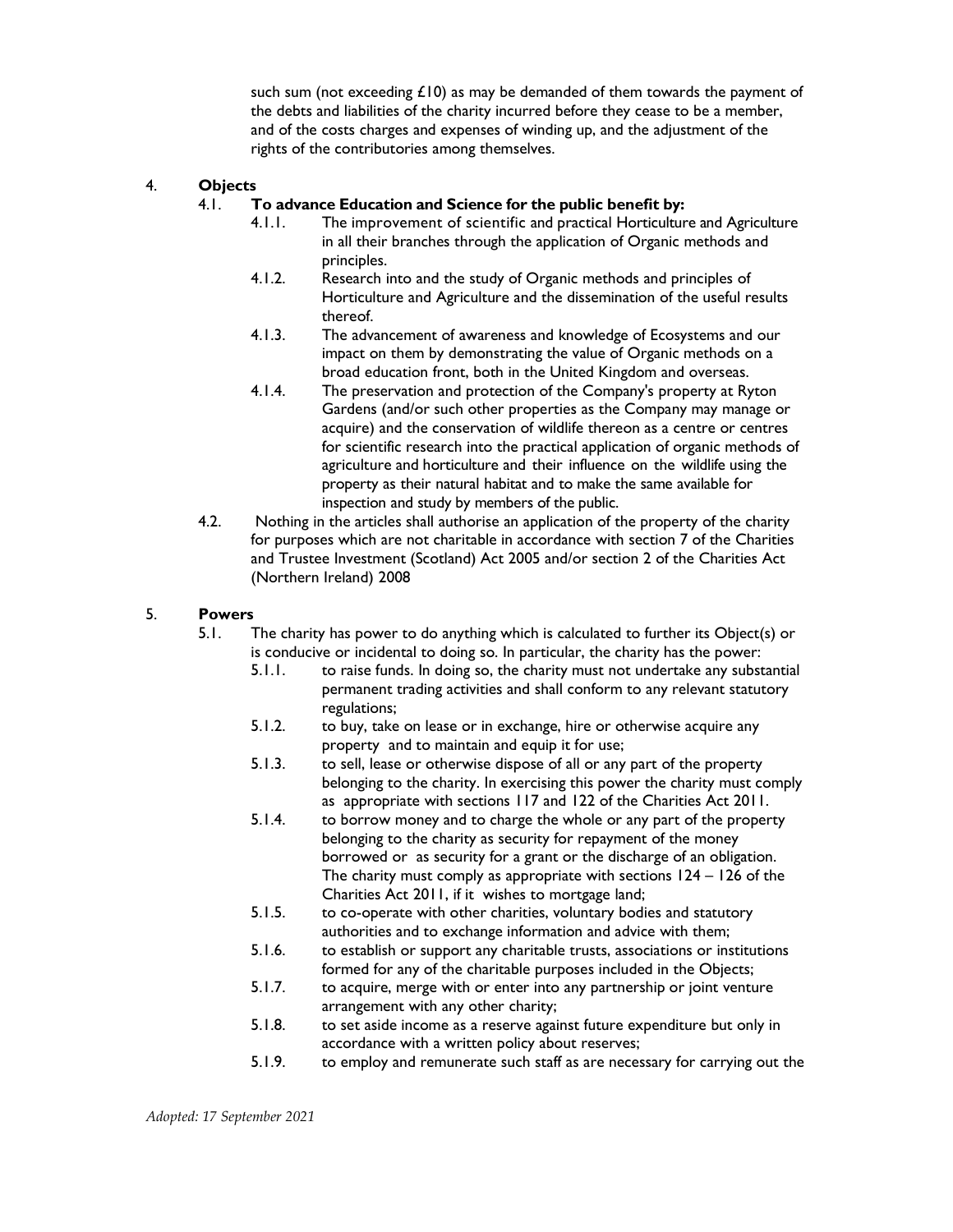work of the charity. The charity may employ or remunerate a director only to the extent it is permitted to do so by article 6 and provided it complies with the conditions in that article;

- 5.1.9.1. to deposit or invest funds;
- 5.1.9.2. to employ a professional fund-manager; and
- 5.1.9.3. to arrange for the investments or other property of the charity to be held in the name of a nominee;
- 5.1.10. in the same manner and subject to the same conditions as the trustees of a trust are permitted to do by the Trustee Act 2000;
- 5.1.11. to provide indemnity insurance for the directors in accordance with, and subject to the conditions in, section 189 of the Charities Act 2011;
- 5.1.12. to pay out of the funds of the charity the costs of forming and registering the charity both as a company and as a charity;

#### 6. Application of income and property

- 6.1. The income and property of the charity shall be applied solely towards the promotion of the Objects.
- 6.2. A director is entitled to be reimbursed from the property of the charity or may pay out of such property reasonable expenses properly incurred by him or her when acting on behalf of the charity.
- 6.3. A director may benefit from trustee indemnity insurance cover purchased at the charity's expense in accordance with, and subject to the conditions in, section 189 of the Charities Act 2011.
- 6.4. A director may receive an indemnity from the charity in the circumstances specified in article 36.
- 6.5. A director may not receive any other benefit or payment unless it is authorised by Article 7.
- 6.6. Subject to article 7, none of the income or property of the charity may be paid or transferred directly or indirectly by way of dividend bonus or otherwise by way of profit to any member of the charity. This does not prevent a member who is not also a director receiving:
	- 6.6.1. a benefit from the charity in the capacity of a beneficiary of the charity;
	- 6.6.2. reasonable and proper remuneration for any goods or services supplied to the charity.

# 7. Benefits and payments to charity directors and connected persons

7.1. No director or connected person may:

- 7.1.1. buy any goods or services from the charity on terms preferential to those applicable to members of the public;
- 7.1.2. sell goods or services, or any interest in land to the charity;
- 7.1.3. be employed by, or receive any remuneration from, the charity;
- 7.1.4. receive any other financial benefit from the charity;

unless the payment is permitted by article 8; or authorised by the court or the Charity Commission.

7.2. In this article a 'financial benefit' means a benefit, direct or indirect, which is either money or has a monetary value.

# 8. Scope and powers permitting directors' / connected persons' benefits

- 8.1. A director or connected person may receive a benefit from the charity in the capacity of a beneficiary of the charity provided that a majority of the directors do not benefit in this way.
- 8.2. A director or connected person may enter into a contract for the supply of services, or of goods that are supplied in connection with the provision of services, to the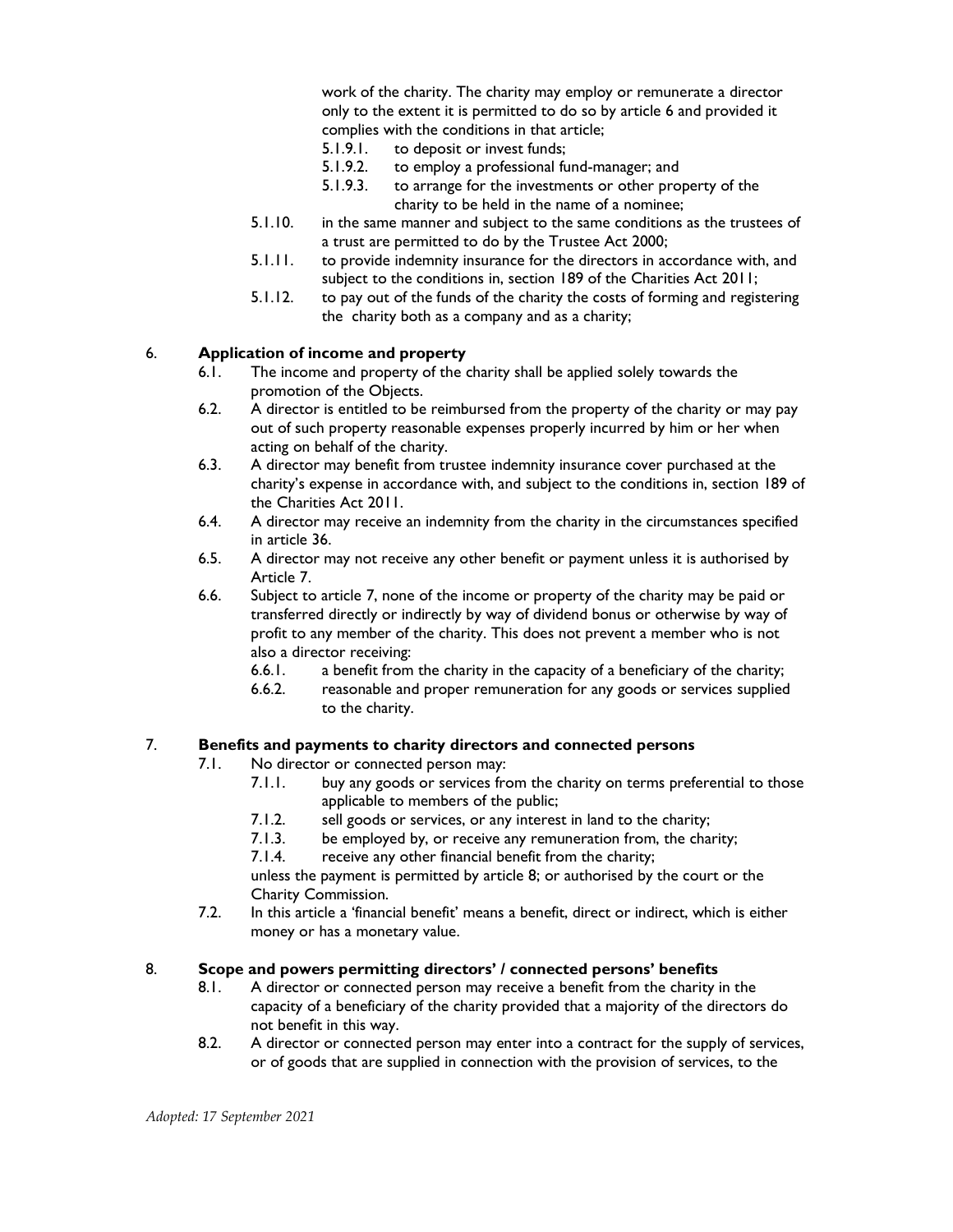charity where that is permitted in accordance with, and subject to the conditions in, section 185 and 186 of the Charities Act 2011.

- 8.3. Subject to sub-clause (9.1) a director or connected person may provide the charity with goods that are not supplied in connection with services provided to the charity by the director or connected person.
- 8.4. A director or connected person may receive interest on money lent to the charity at a reasonable and proper rate which must be not more than the Bank of England bank rate (also known as the base rate).
- 8.5. A director or connected person may receive rent for premises let by the director or connected person to the charity. The amount of the rent and the other terms of the lease must be reasonable and proper. The director concerned must withdraw from any meeting at which such a proposal or the rent or other terms of the lease are under discussion.
- 8.6. A director or connected person may take part in the normal trading and fundraising activities of the charity on the same terms as members of the public.

# 9. Payment for supply of goods only – controls

- 9.1. The charity and its directors may only rely upon the authority provided by subclause (8.3) if each of the following conditions is satisfied:
	- 9.1.1. The amount or maximum amount of the payment for the goods is set out in an agreement in writing between the charity or its directors (as the case may be) and the director or connected person supplying the goods ("the supplier") under which the supplier is to supply the goods in question to or on behalf of the charity.
	- 9.1.2. The amount or maximum amount of the payment for the goods does not exceed what is reasonable in the circumstances for the supply of the goods in question.
	- 9.1.3. The other directors are satisfied that it is in the best interests of the charity to contract with the supplier rather than someone who is not a director or connected person. In reaching that decision the directors must balance the advantage of contracting with a director or connected person against the disadvantages of doing so.
	- 9.1.4. The supplier is absent from the part of any meeting at which there is discussion of the proposal to enter into a contract or arrangement with them with regard to the supply of goods to the charity.
	- 9.1.5. The supplier does not vote on any such matter and is not to be counted when calculating whether a quorum of directors is present at the meeting.
	- 9.1.6. The reason for their decision is recorded by the directors in the minute book.
	- 9.1.7. A majority of the directors then in office are not in receipt of remuneration or payments authorised by article 7.
- 9.2. In sub-clauses 6.1-6.3 of article 6 and sub-clauses of 7.1 of article 7 "charity" shall include any company in which the charity:
	- 9.2.1. holds more than 50% of the shares; or
	- 9.2.2. controls more than 50% of the voting rights attached to the shares; or
	- 9.2.3. has the right to appoint one or more directors to the board of the company;
- 9.3. 'Connected person' includes any person within the definition in article 40 'Interpretation'.

# 10. Declaration of directors' interests

10.1. A director must declare the nature and extent of any interest, direct or indirect,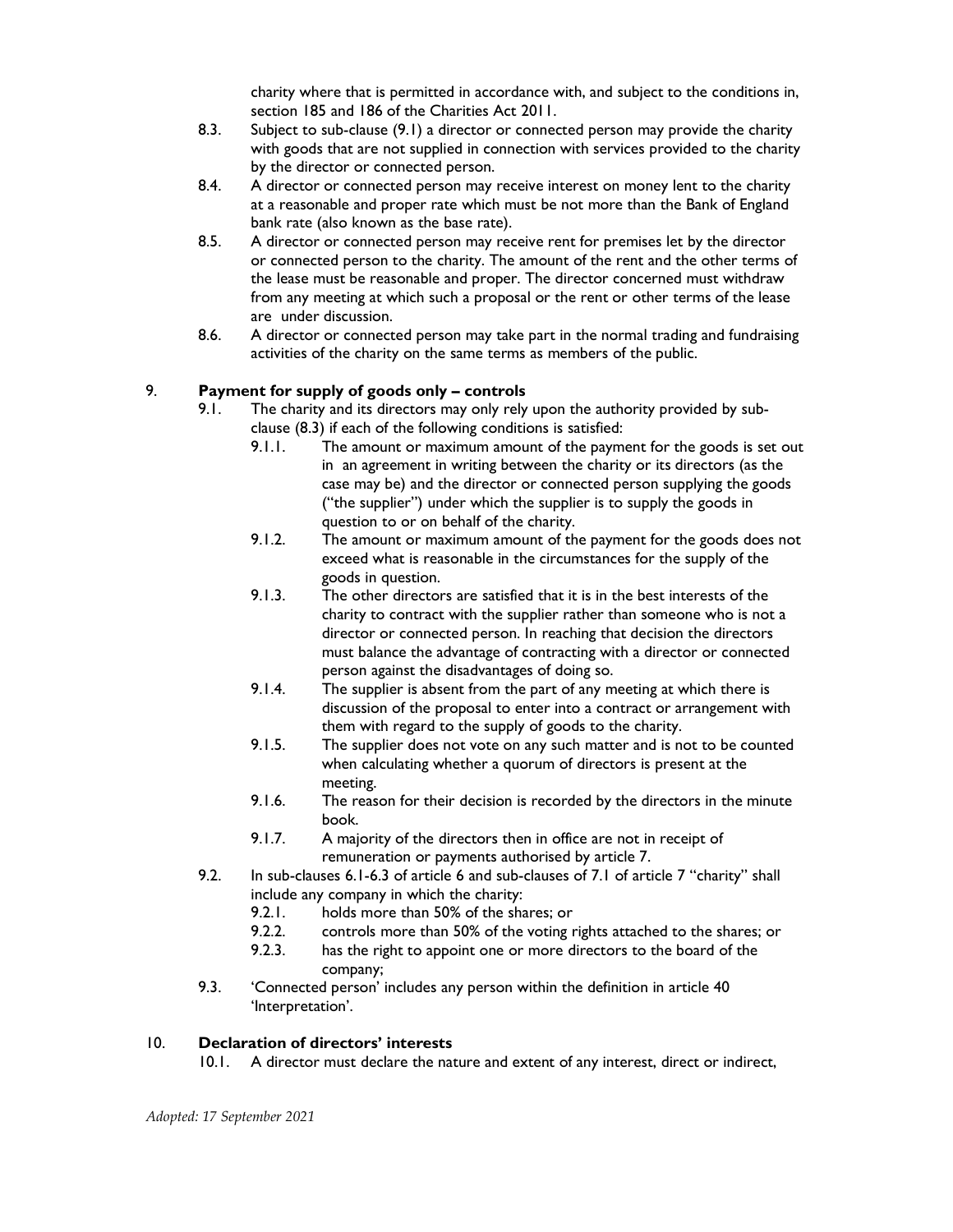which they have in a proposed transaction or arrangement with the charity or in any transaction or arrangement entered into by the charity which has not previously been declared. A director must absent themselves from any discussions of the directors in which it is possible that a conflict will arise between their duty to act solely in the interests of the charity and any personal interest (including but not limited to any personal financial interest).

# 11. Conflicts of interests and conflicts of loyalties

- 11.1. If a conflict of interests arises for a director because of a duty of loyalty owed to another organisation or person and the conflict is not authorised by virtue of any other provision in the articles, the unconflicted directors may authorise such a conflict of interests where the following conditions apply:
	- 11.1.1. the conflicted director is absent from the part of the meeting at which there is discussion of any arrangement or transaction affecting that other organisation or person;
	- 11.1.2. the conflicted director does not vote on any such matter and is not to be counted when considering whether a quorum of directors is present at the meeting; and
	- 11.1.3. the unconflicted directors consider it is in the interests of the charity to authorise the conflict of interests in the circumstances applying.
- 11.2. In this article a conflict of interests arising because of a duty of loyalty owed to another organisation or person only refers to such a conflict which does not involve a direct or indirect benefit of any nature to a director or to a connected person.

# 12. Members

- 12.1. The subscribers to the memorandum are the first members of the charity.
- 12.2. Membership is open to other individuals or organisations who:
	- 12.2.1. apply to the charity in the form required by the directors; and 12.2.2. are approved by the directors;
- 12.3. The directors may only refuse an application for membership if, acting reasonably and properly, they consider it to be in the best interests of the charity to refuse the application.
- 12.4. The directors must inform the applicant in writing of the reasons for the refusal within twenty-one days of the decision.
- 12.5. The directors must consider any written representations the applicant may make about the decision. The directors' decision following any written representations must be notified to the applicant in writing but shall be final.
- 12.6. Membership is not transferrable.
- 12.7. The directors must keep a register of names and addresses of the members.

# 13. Classes of membership

- 13.1. The directors may establish classes of membership with different rights and obligations and shall record the rights and obligations in the register of members.
- 13.2. The directors may not directly or indirectly alter the rights or obligations attached to a class of membership.
- 13.3. The rights attached to a class of membership may only be varied if:
	- 13.3.1. three-quarters of the members voting of that class consent in writing to that variation; or
	- 13.3.2. a special resolution is passed at a separate general meeting of the members of that class agreeing to the variation.
- 13.4. The provisions in the articles about general meetings shall apply to any meeting relating to the variation of the rights of any class of members.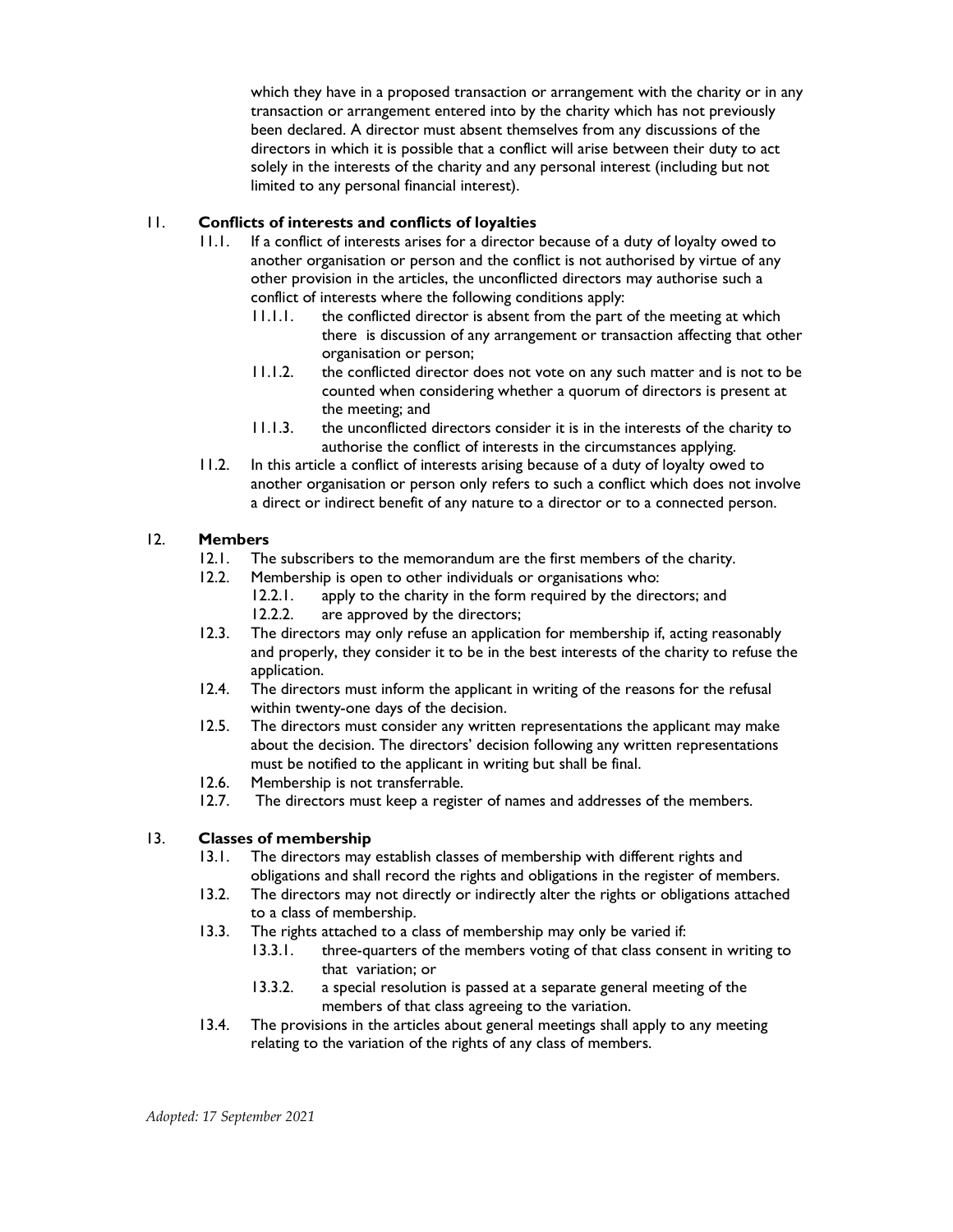# 14. Termination of membership

- 14.1. Membership is terminated if:
	- 14.1.1. the member dies or, if it is an organisation, ceases to exist;
	- 14.1.2. the member resigns by written notice to the charity unless, after the resignation, there would be less than two members;
	- 14.1.3. any sum from the member to the charity remains unpaid within six months of it falling due and the charity notifies the member in writing of the termination of their membership;
	- 14.1.4. the member is removed from membership by a resolution of the directors that it is in the best interests of the charity that their membership is terminated. A resolution to remove a member from membership may only be passed if:
		- 14.1.4.1. the member has been given at least twenty-one days' notice in writing of the meeting of the directors at which the resolution will be proposed and the reasons why it is to be proposed;
		- 14.1.4.2. the member, or at the option of the member, the member's representative (who need not be a member of the charity) has been allowed to make representations to the meeting.

# 15. General Meetings

- 15.1. The charity must hold its first annual general meeting within eighteen months after the date of incorporation.
- 15.2. An annual general meeting must be held in each subsequent year and not more than fifteen months may elapse between successive annual general meetings.
- 15.3. The directors may call a general meeting at any time.

# 16. Notice of general meetings

- 16.1. The minimum periods of notice required to hold a general meeting of the charity are:<br>16.1.1.
	- twenty-eight clear days for an annual general meeting or a general meeting called for the passing of a special resolution;
	- 16.1.2. fourteen clear days for all other general meetings.
- 16.2. A general meeting may be called by shorter notice if it is so agreed by a majority in number of members having a right to attend and vote at the meeting, being a majority who together hold not less than 90 percent of the total voting rights.
- 16.3. The notice must specify the date time and place of the meeting and the general nature of the business to be transacted. If the meeting is to be an annual general meeting, the notice must say so. The notice must also contain a statement setting out the right of members to appoint a proxy under section 324 of the Companies Act 2006 and article 18.
- 16.4. The notice must be given to all the members and to the directors and auditors.
- 16.5. The proceedings at a meeting shall not be invalidated because a person who was entitled to receive notice of the meeting did not receive it because of an accidental omission by the charity.

# 17. Proceedings at general meetings

- 17.1. No business shall be transacted at any general meeting unless a quorum is present.
- 17.2. A quorum is:
	- 17.2.1. 50 members or

17.2.2. one-tenth of the total membership at the time;

whichever is the lesser, in each case present in person, by suitable electronic means or by proxy and entitled to vote on the business to be conducted at the meeting;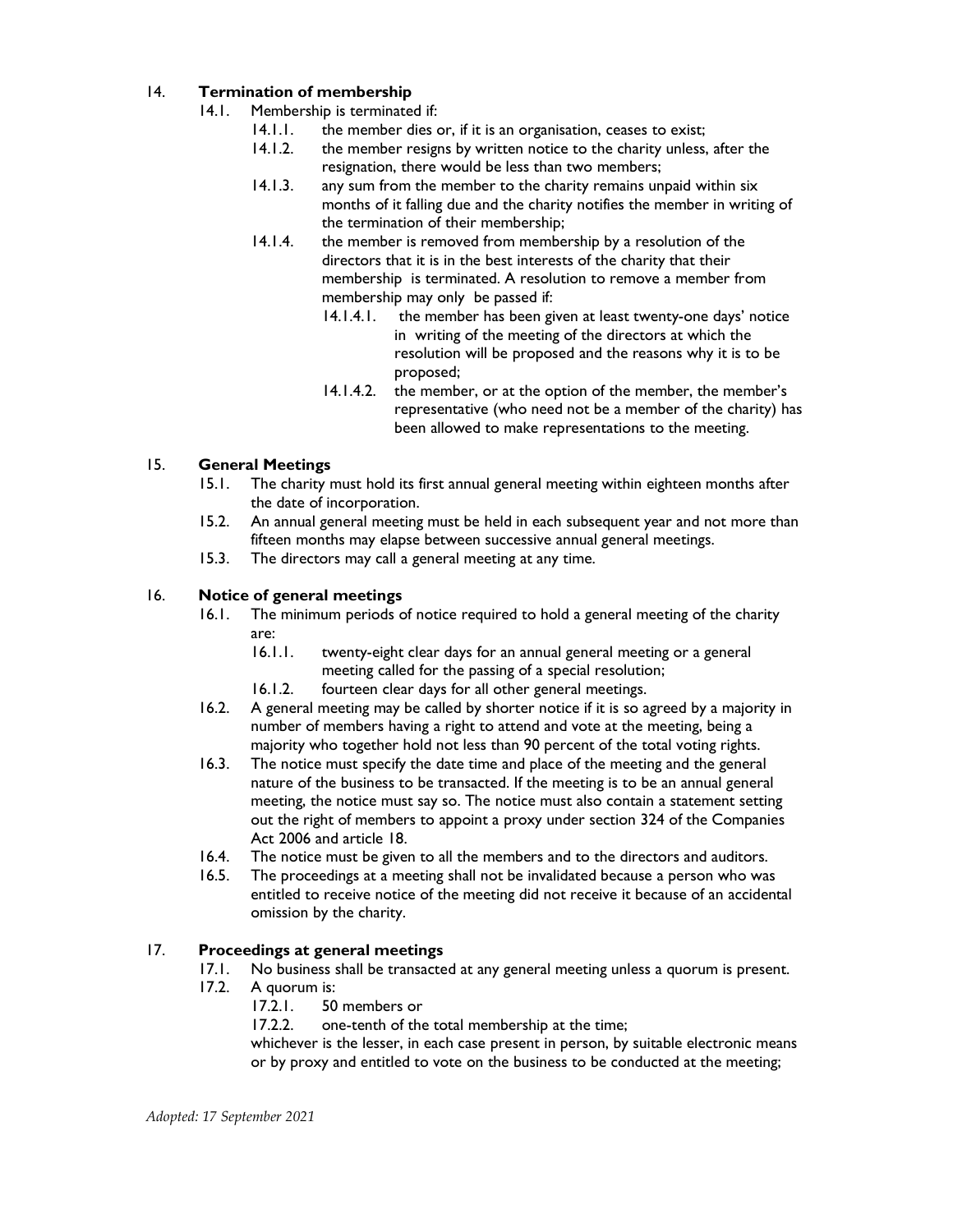- 17.3. The authorised representative of a member organisation shall be counted in the quorum.
- 17.4. If:
	- 17.4.1. a quorum is not present within half an hour from the time appointed for the meeting; or

17.4.2. during a meeting a quorum ceases to be present; the meeting shall be adjourned to such time and place as the directors shall determine.

- 17.5. The directors must reconvene the meeting and must give at least seven clear days' notice of the reconvened meeting stating the date, time and place of the meeting.
- 17.6. If no quorum is present at the reconvened meeting within fifteen minutes of the time specified for the start of the meeting the members present in person or by proxy at that time shall constitute the quorum for that meeting.
- 17.7. General meetings shall be chaired by the person who has been appointed to chair meetings of the directors.
- 17.8. If there is no such person or they are not present within fifteen minutes of the time appointed for the meeting a director nominated by the directors shall chair the meeting.
- 17.9. If there is only one director present and willing to act, they shall chair the meeting.
- 17.10. If no director is present and willing to chair the meeting within fifteen minutes after the time appointed for holding it, the members present in person or by proxy and entitled to vote must choose one of their number to chair the meeting.
- 17.11. The members present in person or by proxy at a meeting may resolve by ordinary resolution that the meeting shall be adjourned.
- 17.12. The person who is chairing the meeting must decide the date, time and place at which the meeting is to be reconvened unless those details are specified in the resolution.
- 17.13. No business shall be conducted at a reconvened meeting unless it could properly have been conducted at the meeting had the adjournment not taken place.
- 17.14. If a meeting is adjourned by a resolution of the members for more than seven days, at least seven clear days' notice shall be given of the reconvened meeting stating the date, time and place of the meeting.
- 17.15. Any vote at a meeting shall be decided by a show of hands unless before, or on the declaration of the result of, the show of hands a poll is demanded:
	- 17.15.1. by the person chairing the meeting; or
	- 17.15.2. by at least two members present in person or by proxy and having the right to vote at the meeting.
- 17.16. The declaration by the person who is chairing the meeting of the result of a vote shall be conclusive unless a poll is demanded.
- 17.17. The result of the vote must be recorded in the minutes of the charity but the number or proportion of votes cast need not be recorded.
- 17.18. A demand for a poll may be withdrawn, before the poll is taken, but only with the consent of the person who is chairing the meeting.
- 17.19. If the demand for a poll is withdrawn the demand shall not invalidate the result of a show of hands declared before the demand was made.
- 17.20. A poll must be taken as the person who is chairing the meeting directs, who may appoint scrutineers (who need not be members) and who may fix a time and place for declaring the results of the poll.
- 17.21. The result of the poll shall be deemed to be the resolution of the meeting at which the poll is demanded.
- 17.22. A poll demanded on the election of a person to chair a meeting or on a question of adjournment must be taken immediately.
- 17.23. A poll demanded on any other question must be taken either immediately or at such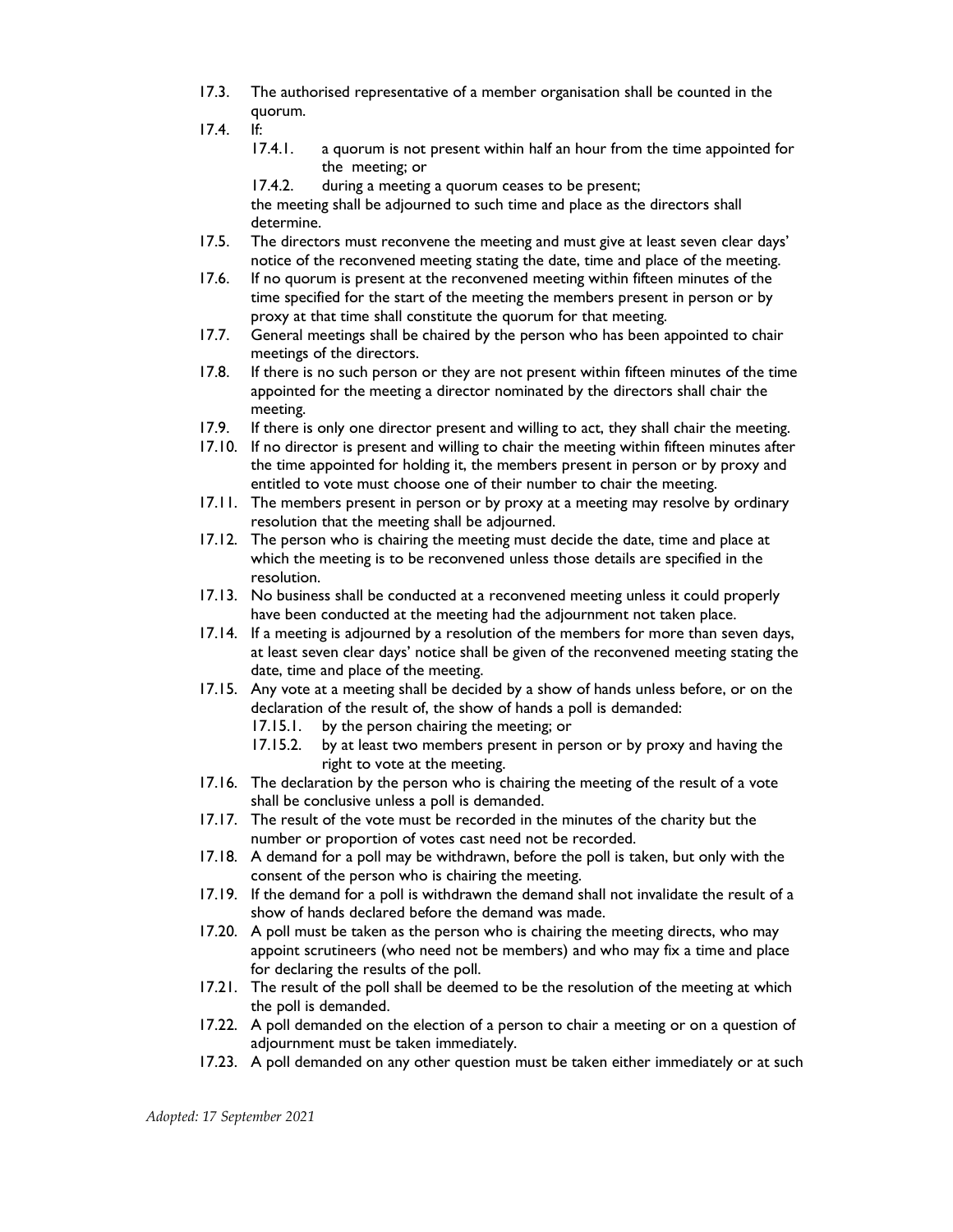time and place as the person who is chairing the meeting directs.

- 17.24. The poll must be taken within thirty days after it has been demanded.
- 17.25. If the poll is not taken immediately at least seven clear days' notice shall be given specifying the time and place at which the poll is to be taken.
- 17.26. If a poll is demanded the meeting may continue to deal with any other business that may be conducted at the meeting.

# 18. Content of proxy notices

- 18.1. Proxies may only validly be appointed by a notice in writing (a "proxy notice") which;
	- 18.1.1. states the name and address of the member appointing the proxy;
	- 18.1.2. identifies the person appointed to be that member's proxy and the general meeting in relation to which that person is appointed;
	- 18.1.3. is signed by or on behalf of the member appointing the proxy, or is authenticated in such manner as the directors may determine; and
	- 18.1.4. is delivered to the charity in accordance with the articles and any instructions contained in the notice of the general meeting to which they relate.
- 18.2. The charity may require proxy notices to be delivered in a particular form, and may specify different forms for different purposes.
- 18.3. Proxy notices may specify how the proxy appointed under them is to vote (or that the proxy is to abstain from voting) on one or more resolutions.
- 18.4. Unless a proxy notice indicates otherwise, it must be treated as
	- 18.4.1. allowing the person appointed under it as a proxy discretion as to how to vote on any ancillary or procedural resolutions put to the meeting; and
	- 18.4.2. appointing that person as a proxy in relation to any adjournment of the general meeting to which it relates as well as the meeting itself.

# 19. Delivery of proxy notices

- 19.1. A person who is entitled to attend, speak or vote (either on a show of hands or on a poll) at a general meeting remains so entitled in respect of that meeting or any adjournment of it, even though a valid proxy notice has been delivered to the charity by or on behalf of that person.
- 19.2. An appointment under a proxy notice may be revoked by delivering to the charity a notice in writing given by or on behalf of the person by whom or on whose behalf the proxy notice was given.
- 19.3. A notice revoking a proxy appointment only takes effect if it is delivered before the start of the meeting or adjourned meeting to which it relates.
- 19.4. If a proxy notice is not executed by the person appointing the proxy, it must be accompanied by written evidence of the authority of the person who executed it to execute it on the appointer's behalf.

# 20. Written resolutions

- 20.1. A resolution in writing agreed by a simple majority (or in the case of a special resolution by a majority of not less than 75%) of the members who would have been entitled to vote upon it had it been proposed at a general meeting shall be effective provided that:
	- 20.1.1. a copy of the proposed resolution has been sent to every eligible member;
	- 20.1.2. a simple majority (or in the case of a special resolution a majority of not less than 75%) of members has signified its agreement to the resolution; and
	- 20.1.3. it is contained in an authenticated document which has been received at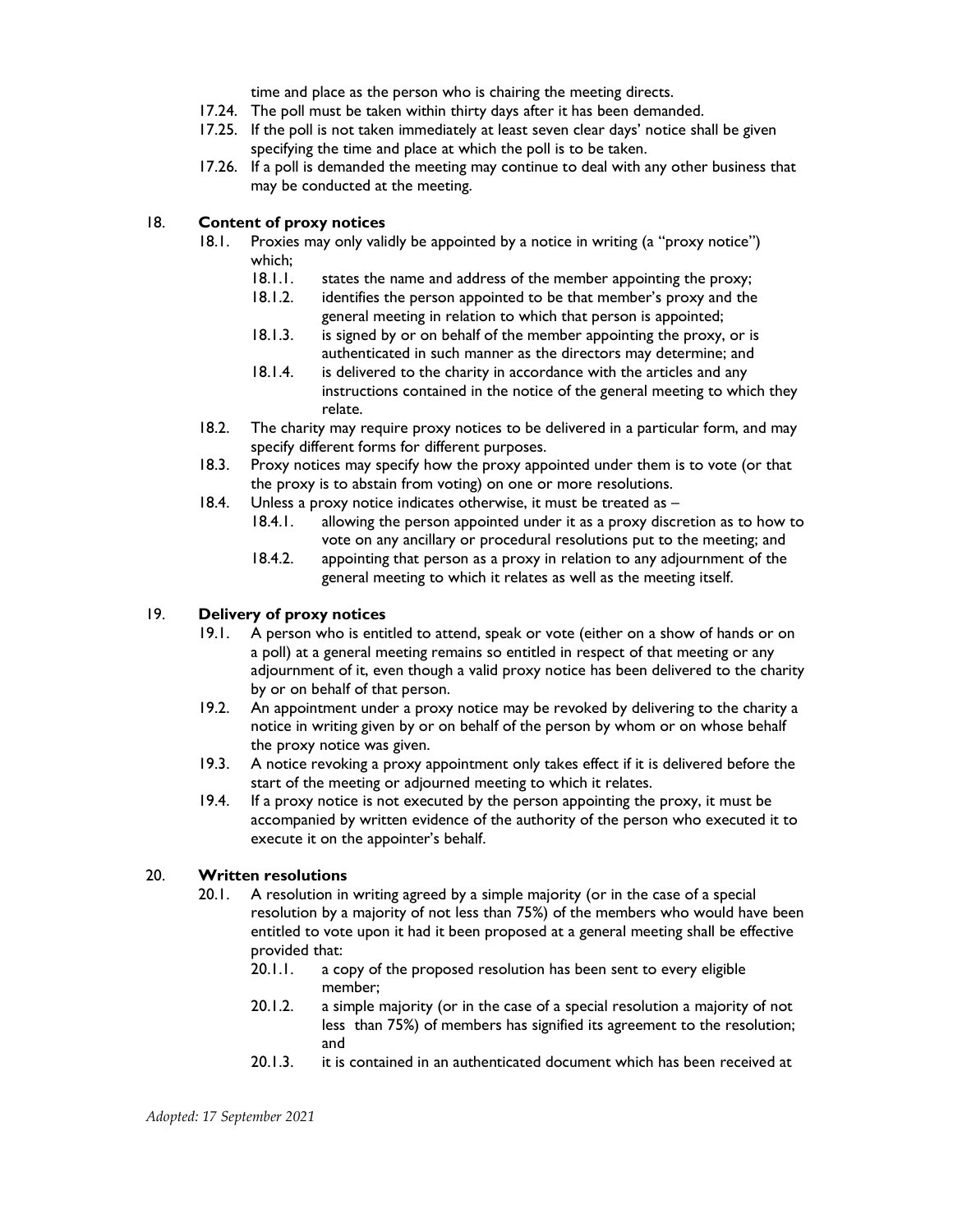the registered office within the period of 28 days beginning with the circulation date.

- 20.2. A resolution in writing may comprise several copies to which one or more members have signified their agreement.
- 20.3. In the case of a member that is an organisation, its authorised representative may signify its agreement.

# 21. Votes of members

- 21.1. Subject to Article 13, for all classes of membership there shall be one vote per membership.
- 21.2. Any objection to the qualification of any voter must be raised at the meeting at which the vote is tendered and the decision of the person who is chairing the meeting shall be final.
- 21.3. Any organisation that is a member of the charity may nominate any person to act as its representative at any meeting of the charity.
- 21.4. The organisation must give written notice to the charity of the name of its representative. The representative shall not be entitled to represent the organisation at any meeting unless the notice has been received by the charity. The representative may continue to represent the organisation until written notice to the contrary is received by the charity.
- 21.5. Any notice given to the charity will be conclusive evidence that the representative is entitled to represent the organisation or that their authority has been revoked. The charity shall not be required to consider whether the representative has been properly appointed by the organisation.

#### 22. Directors

- 22.1. A director must be a member.
- 22.2. A director must be a natural person aged 16 years or older
- 22.3. No one may be appointed a director if they would be disqualified from acting under the provisions of article 26.
- 22.4. Subject to article 25.6, the number of directors shall not, unless the Company in General Meeting otherwise determines by ordinary resolution, be less than 5 nor exceed 11, including the Chair and Vice Chair.
- 22.5. The first directors shall be those persons notified to Companies House as the first directors of the charity.
- 22.6. A director may not appoint an alternate director or anyone to act on their behalf at meetings of the directors.

#### 23. Powers of directors

- 23.1. The directors shall manage the business of the charity and may exercise all the powers of the charity unless they are subject to any restrictions imposed by the Companies Acts, the articles or any special resolution.
- 23.2. No alteration of the articles or any special resolution shall have retrospective effect to invalidate any prior act of the directors.
- 23.3. Any meeting of the directors at which a quorum is present at the time the relevant decision is made may exercise all the powers exercisable by the directors.

#### 24. Retirement of directors

- 24.1. Each director (including the Chair and any Other Honorary Officer) must retire upon the third annual general meeting following the annual general meeting at which they were elected but subject to article 24.2 below, shall be eligible for re-election.
- 24.2. No director shall serve for more than nine consecutive annual general meetings, unless the directors consider it would be in the best interests of the charity for a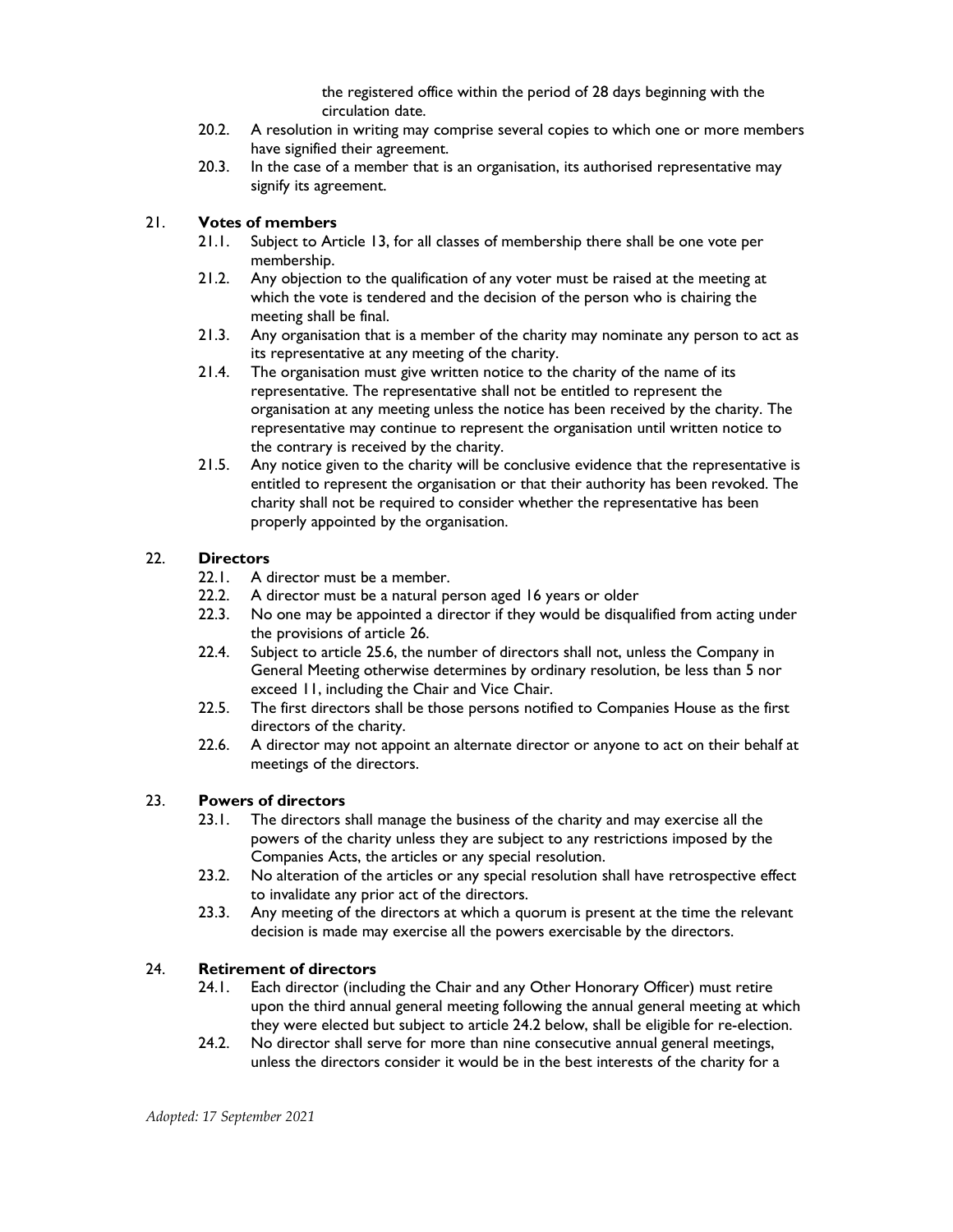particular director to continue to serve beyond that period and that director is reappointed in accordance with the Articles.

- 24.3. The Chair and Other Honorary Officers (as appointed) must retire upon the third annual general meeting following the annual general meeting at which they were elected. Any Chair or Other Honorary Officer, shall be eligible for re-appointment, if there is no other nomination for the post and the directors think fit, for a second term of 3 consecutive annual general meetings. A Chair or Other Honorary Officer may serve a maximum of two terms (6 consecutive annual general meetings).
- 24.4. If a director is required to retire at an annual general meeting by a provision of the articles the retirement shall take effect upon the conclusion of the meeting.

#### 25. Appointment of directors

- 25.1. Subject to the other provisions of these articles, the charity may by ordinary resolution appoint a person who is willing to be a director.
- 25.2. No person other than a director retiring as a result of the expiry of their term may be appointed a director at any general meeting unless:
	- 25.2.1. they are recommended for re-election by the directors; or
	- 25.2.2. not less than sixty clear days before the date fixed for the General Meeting, the charity is given a notice that:
		- 25.2.2.1. is signed by a member entitled to vote at the meeting;
		- 25.2.2.2. states the member's intention to propose the appointment of a person as a director;
		- 25.2.2.3. contains the details that, if the person were to be appointed, the charity would have to file at Companies House; and
		- 25.2.2.4. is signed by the person who is to be proposed to show their willingness to be appointed.
- 25.3. All members who are entitled to receive notice of a general meeting must be given not less than twenty-eight clear days' notice of any resolution to be put to the meeting to appoint a director other than a director who is to retire as a result of the expiry of his term.
- 25.4. The directors may appoint a person who is willing to be a director.
- 25.5. A director appointed by a resolution of the other directors must retire at the next annual general meeting.
- 25.6. Subject to articles 22.1 22.3 (inclusive), the directors may co-opt any individual to be a director, subject to the requirements for eligibility in articles  $22.1 - 22.3$ (inclusive). For the avoidance of doubt, the provisions of article 22.4 will not apply to the directors co-opting any additional directors under this article. This appointment will only be until the next annual general meeting when they will retire or be re-appointed as a director.
- 25.7. The appointment of a director, whether by the charity in general meeting or by the other directors, must not cause the number of directors to exceed any number fixed as the maximum number of directors.

# 26. Disqualification and removal of directors

- 26.1. A director shall cease to hold office if they:
	- 26.1.1. cease to be a director by virtue of any provision in the Companies acts or are prohibited by law from being a director;
	- 26.1.2. are disqualified from acting as a trustee by virtue of sections 178 and 179 of the Charities Act 2011 (or any statutory re-enactment or modification of that provision);
	- 26.1.3. cease to be a member of the charity;
	- 26.1.4. in the written opinion, given to the charity, of a registered medical practitioner treating that person, have become physically or mentally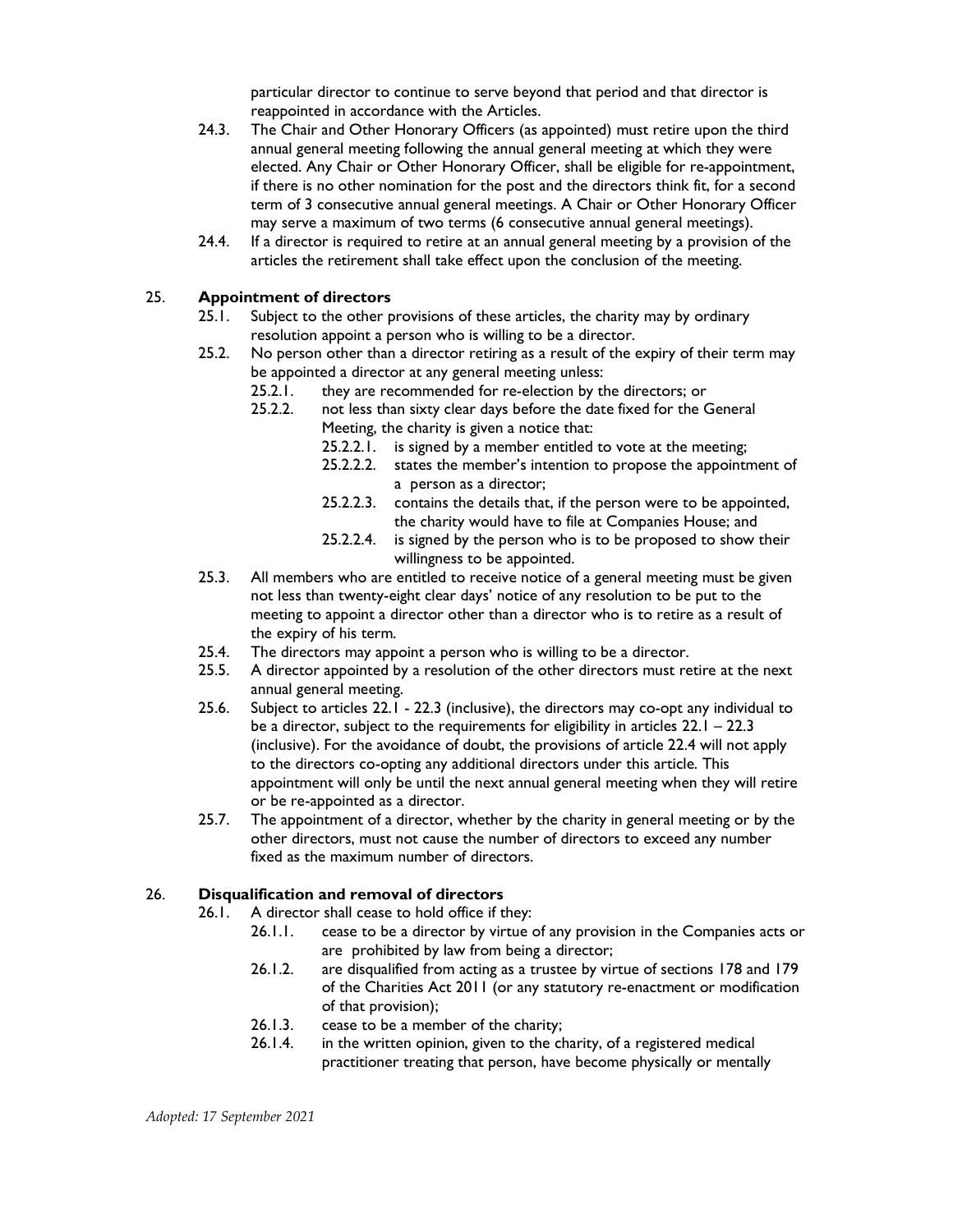incapable of acting as a director and managing and administering their own affairs and may remain so for more than three months;

- 26.1.5. resign as a director by notice to the charity (but only if at least two directors will remain in office when the notice of resignation is to take effect);
- 26.1.6. are absent without the permission of the directors from all their meetings held within a period of six consecutive months and the directors resolve that their office be vacated; or
- 26.1.7. are removed from office by a resolution of the directors that it is in the best interests of the charity that their office be vacated passed at a meeting at which at least half of the directors are present. Such a resolution must not be passed unless:
	- 26.1.7.1. the director has been given at least 14 clear days' notice in writing of the meeting of the directors at which the resolution will be proposed and the reasons why it will be proposed; and
	- 26.1.7.2. the director has been given a reasonable opportunity to make representations to the meeting either in person or in writing. The other directors must consider any representations made by the director (or the director's representative) and inform the director of their decision following such consideration. There shall be no right of appeal from a decision of the directors to terminate the directorship of a director.

#### 27. Remuneration of directors

27.1. The directors must not be paid any remuneration unless it is authorised by articles 7, 8 and 9.

#### 28. Proceedings of directors

- 28.1. The directors may regulate their proceedings as they think fit, subject to the provisions of the articles.
- 28.2. Any director may call a meeting of the directors.
- 28.3. The secretary (if any) must call a meeting of the directors if requested to do so by any director.
- 28.4. Questions arising at a meeting shall be decided by a majority of votes.
- 28.5. In the case of an equality of votes, the person who is chairing the meeting shall have a second or casting vote.
- 28.6. A meeting may be held by suitable electronic means agreed by the directors in which each participant may communicate with all the other participants.
- 28.7. No decision may be made by a meeting of the directors unless a quorum is present in person or by suitable electronic means at the time the decision is purported to be made. 'Present' includes being present by suitable electronic means agreed by the directors in which a participant or participants may communicate with all the other participants.
- 28.8. The quorum shall be two or the number nearest to one-third of the total number of directors, whichever is the greater, or such larger number as may be decided from time to time by the directors.
- 28.9. A director shall not be counted in the quorum present when any decision is made about a matter upon which that director is not entitled to vote.
- 28.10. If the number of directors is less than the number fixed as the quorum, the continuing directors or director may act only for the purpose of filling vacancies or of calling a general meeting.
- 28.11. The directors shall appoint a director to Chair and other honorary officers to chair their meetings as deemed necessary and may at any time revoke such appointment.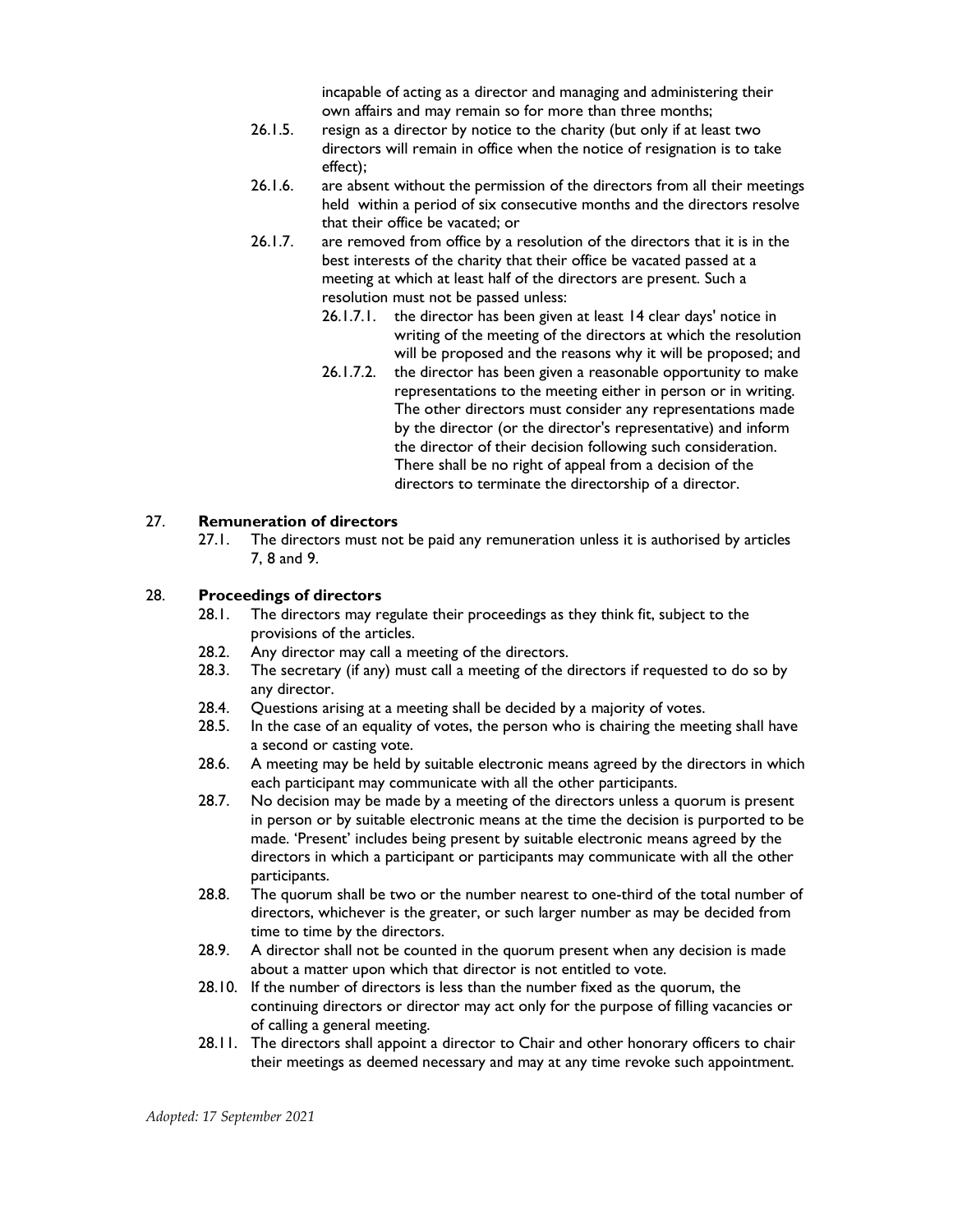- 28.12. If no-one has been appointed to chair meetings of the directors or if the person appointed is unwilling to preside or is not present within ten minutes after the time appointed for the meeting, the directors present may appoint one of their number to chair that meeting.
- 28.13. The person appointed to chair meetings of the directors shall have no functions or powers except those conferred by the articles or delegated to him or her by the directors.
- 28.14. A resolution in writing or in electronic form agreed by a simple majority of all the directors entitled to receive notice of a meeting of directors or of a committee of directors and to vote upon the resolution shall be as valid and effectual as if it had been passed at a meeting of the directors or (as the case may be) a committee of directors duly convened and held provided that:
	- 28.14.1. a copy of the resolution is sent or submitted to all the directors eligible to vote; and
	- 28.14.2. a simple majority of directors has signified its agreement to the resolution in an authenticated document or documents which are received at the registered office within the period of 28 days beginning with the circulation date.
- 28.15. The resolution in writing may comprise several documents containing the text of the resolution in like form to each of which one or more directors has signified their agreement.

# 29. Delegation

- 29.1. The directors may delegate any of their powers or functions to a committee of two or more directors but the terms of any delegation must be recorded in the minute book.
- 29.2. The directors may impose conditions when delegating, including the conditions that: 29.2.1. the relevant powers are to be exercised exclusively by the committee to whom they delegate;
	- 29.2.2. no expenditure may be incurred on behalf of the charity except in accordance with a budget previously agreed with the directors.
- 29.3. The directors may revoke or alter a delegation.
- 29.4. All acts and proceedings of any committees must be fully and promptly reported to the directors.

# 30. Validity of directors' decisions

- 30.1. Subject to article 30.2, all acts done by a meeting of directors, or a committee of directors, shall be valid notwithstanding the participation in any vote of a director:
	- 30.1.1. who was disqualified from holding office;
	- 30.1.2. who had previously retired or who had been obliged by the constitution to vacate office;
	- 30.1.3. who was not entitled to vote on the matter, whether by reason of a conflict of interests or otherwise;

if without:

- 30.1.4. the vote of that director; and
- 30.1.5. that director being counted in the quorum;
- the decision has been made by a majority of the directors at a quorate meeting.
- 30.2. Article 30.1 does not permit a director or a connected person to keep any benefit that may be conferred upon them by a resolution of the directors or of a committee of directors if, but for article 30.1, the resolution would have been void, or if the director has not complied with article 10.

# 31. Seal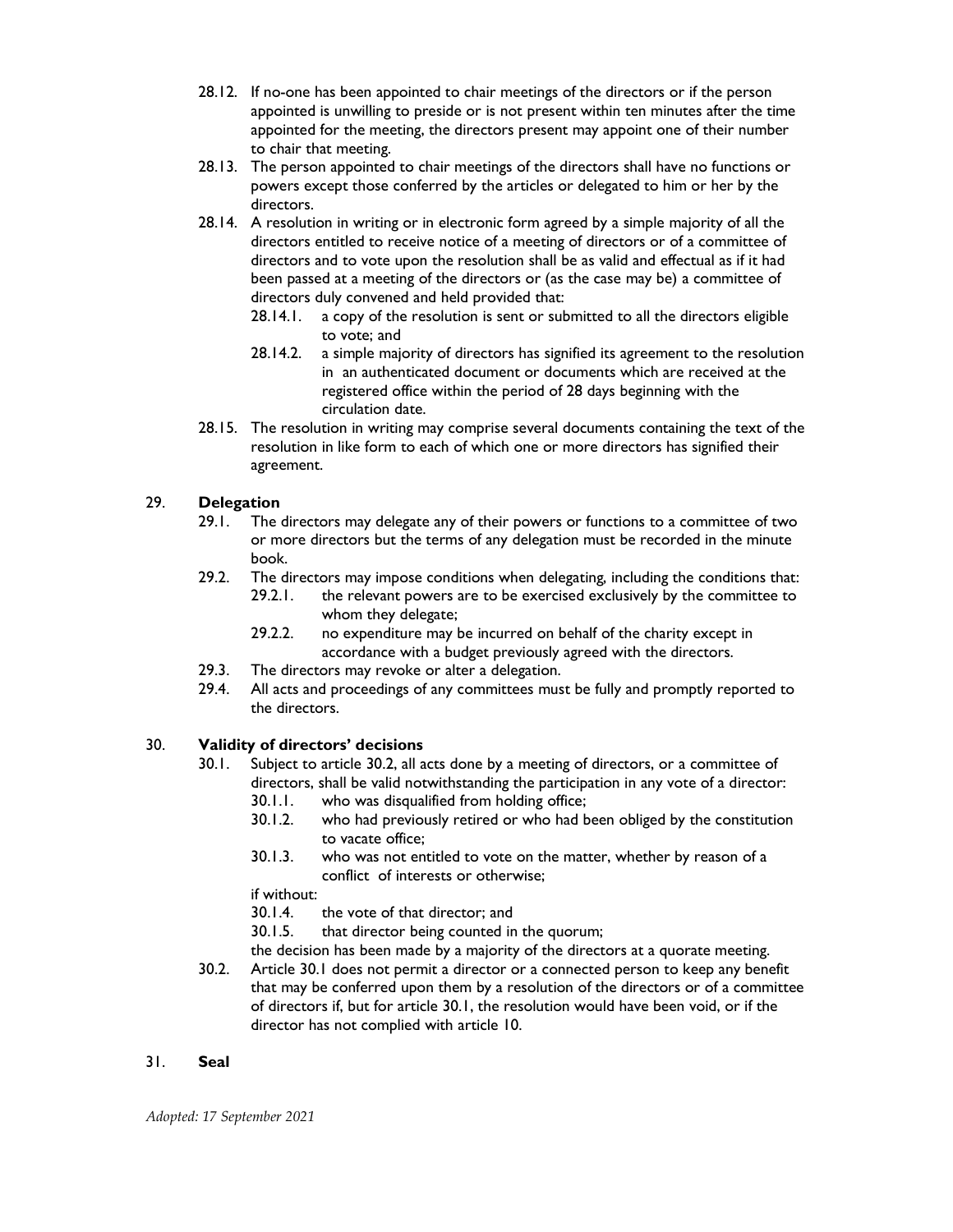31.1. If the charity has a seal it must only be used by the authority of the directors or of a committee of directors authorised by the directors. The directors may determine who shall sign any instrument to which the seal is affixed and unless otherwise so determined it shall be signed by a director and by the secretary (if any) or by a second director.

# 32. Minutes

32.1. The directors must keep minutes of all:

- 32.1.1. appointments of officers made by the directors;
- 32.1.2. proceedings at meetings of the charity;
- 32.1.3. meetings of the directors and committees of directors including:
	- 32.1.3.1. the names of the directors present at the meeting;
		- 32.1.3.2. the decisions made at the meetings; and
		- 32.1.3.3. where appropriate the reasons for the decisions.

# 33. Accounts

- 33.1. The directors must prepare for each financial year accounts as required by the Companies Acts. The accounts must be prepared to show a true and fair view and follow accounting standards issued or adopted by the Accounting Standards Board or its successors and adhere to the recommendations of applicable Statements of Recommended Practice.
- 33.2. The directors must keep accounting records as required by the Companies Acts.

# 34. Annual Report and Return and Register of Charities

- 34.1. The directors must comply with the requirements of the Charities Act 2011 with regard to the:
	- 34.1.1. transmission of the statements of account to the charity;<br>34.1.2. preparation of an Annual Report and its transmission to t
	- preparation of an Annual Report and its transmission to the Commission;
	- 34.1.3. preparation of an Annual Return and its transmission to the Commission.
- 34.2. The directors must notify the Commission promptly of any changes to the charity's entry on the Central Register of Charities.

# 35. Means of communication to be used

- 35.1. Subject to the articles, anything sent or supplied by or to the charity under the articles may be sent or supplied in any way in which the Companies Act 2006 provides for documents or information which are authorised or required by any provision of that Act to be sent or supplied by or to the charity.
- 35.2. Subject to the articles, any notice or document to be sent or supplied to a director in connection with the taking of decisions by directors may also be sent or supplied by the means by which that director has asked to be sent or supplied with such notices or documents for the time being.
- 35.3. Any notice to be given to or by any person pursuant to the articles:
	- 35.3.1. must be in writing; or
	- 35.3.2. must be given in electronic form.
- 35.4. The charity may give any notice to a member either:
	- 35.4.1. personally; or
	- 35.4.2. by sending it by post in a prepaid envelope addresses to the member at their address; or
	- 35.4.3. by leaving it at the address of the member; or
	- 35.4.4. by giving it in electronic form to the member's address.
- 35.5. A member who does not register an address with the charity or who registers only a postal address that is not within the United Kingdom shall not be entitled to receive any notice from the charity.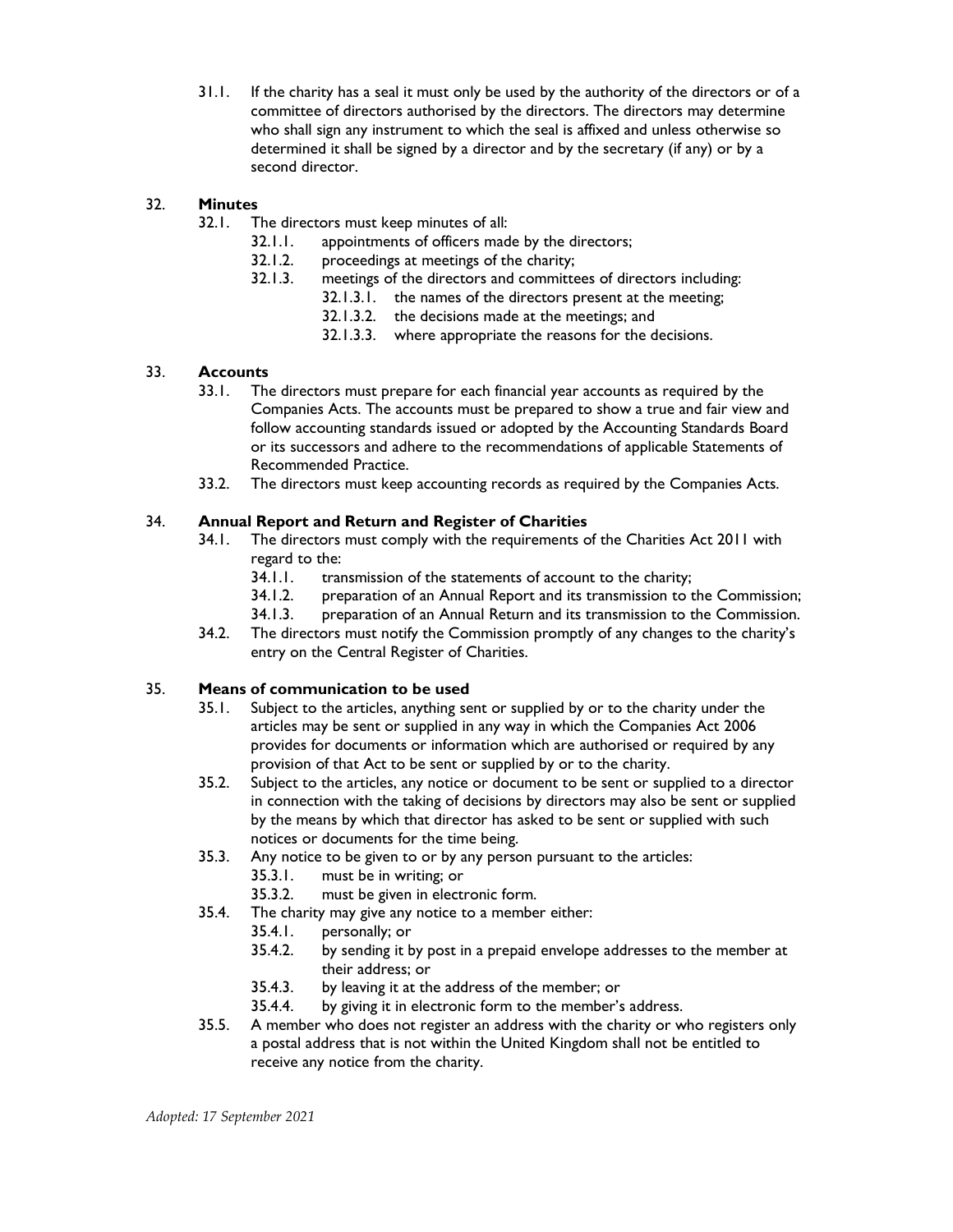- 35.6. A member present in person at any meeting of the charity shall be deemed to have received notice of the meeting and of the purposes for which it was called.
- 35.7. Proof that an envelope containing a notice was properly addressed, prepaid and posted shall be conclusive evidence that the notice was given.
- 35.8. Proof that an electronic form of notice was given shall be conclusive where the company can demonstrate that it was properly addressed and sent, in accordance with section 1147 of the Companies Act 2006.
- 35.9. In accordance with section 1147 of the Companies Act 2006 notice shall be deemed to be given:
	- 35.9.1. 48 hours after the envelope containing it was posted; or
	- 35.9.2. in the case of an electronic form of communication, 48 hours after it was sent.

# 36. Indemnity

- 36.1. The charity shall indemnify a relevant director against any liability incurred by him or her in that capacity, to the extent permitted by sections 232 to 234 of the Companies Act 2006.
- 36.2. In this article a "relevant director" means any director or former director of the charity.
- 36.3. The charity may indemnify an auditor against any liability incurred by him or her or it;
	- 36.3.1. in defending proceedings (whether civil or criminal) in which judgement is given in their favour or they are acquitted; or
	- 36.3.2. in connection with an application under section 1157 of the Companies Act 2006 (power of Court to grant relief in case of honest and reasonable conduct) in which relief is granted to them by the Court.

# 37. Rules

- 37.1. The directors may from time to time make such reasonable and proper rules or bye laws as they may deem necessary or expedient for the proper conduct and management of the charity.
- 37.2. The bye laws may regulate the following matters but are not restricted to them:
	- 37.2.1. the admission of members of the charity (including the admission of organisations to membership) and the rights and privileges of such members, and the entrance fees, subscriptions and other fees or payments to be made by members;
	- 37.2.2. the conduct of members of the charity in relation to one another, and to the charity's employees and volunteers;
	- 37.2.3. the setting aside of the whole or any part or parts of the charity's premises at any particular time or times or for any particular purpose;
	- 37.2.4. the procedure at general meetings and meetings of the directors in so far as such procedure is not regulated by the Companies Acts or by the articles;
	- 37.2.5. generally, all such matters as are commonly the subject matter of company rules.
- 37.3. The charity in general meeting has the power to alter, add to or repeal the rules or bye laws.
- 37.4. The directors must adopt such means as they think sufficient to bring the rules and bye laws to the notice of members of the charity.
- 37.5. The rules or bye laws shall be binding on all members of the charity. No rule or bye law shall be inconsistent with, or shall affect or repeal anything contained in, the articles.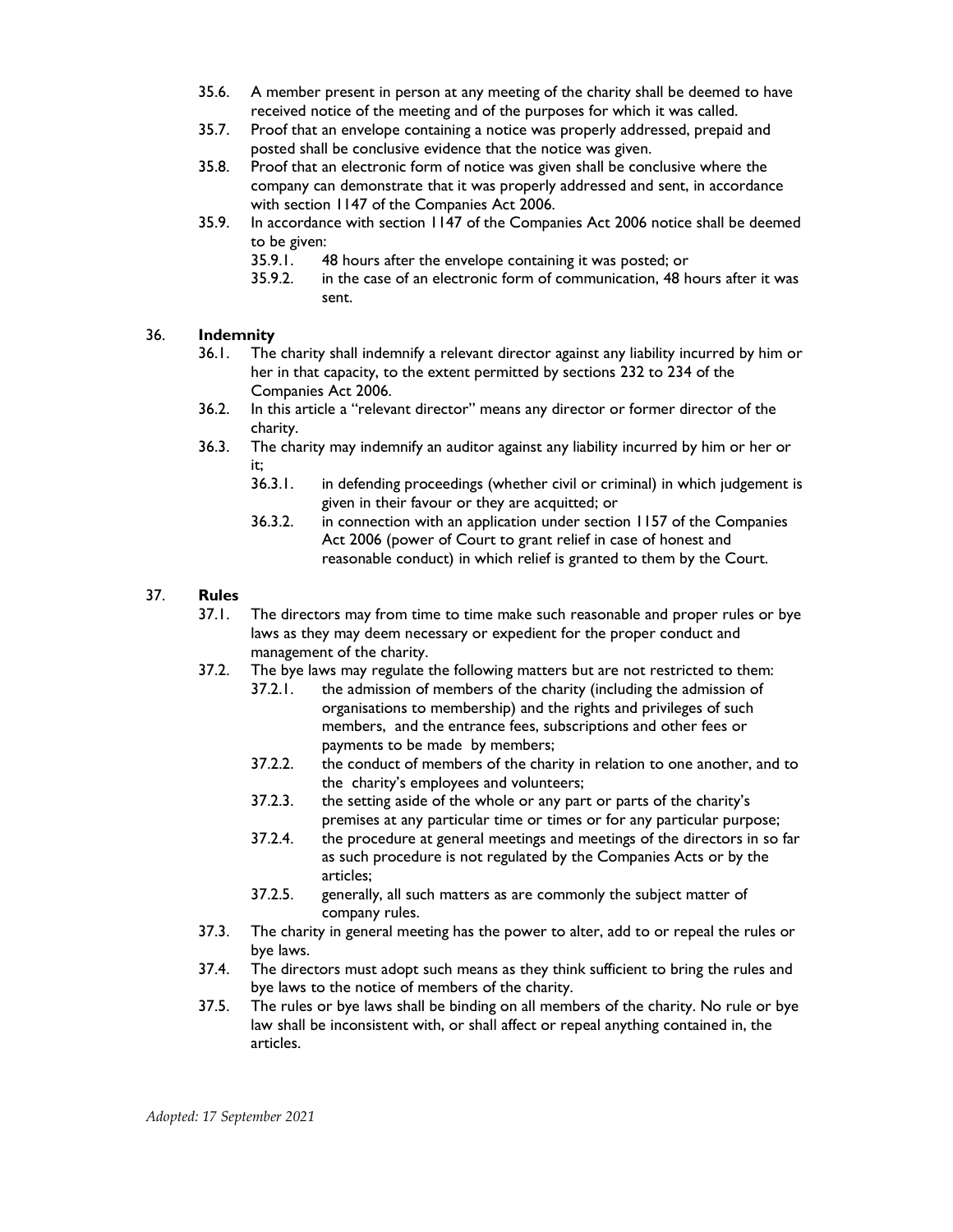### 38. Disputes

38.1. If a dispute arises between members of the charity about the validity or property of anything done by the members of the charity under these articles, and the dispute cannot be resolved by agreement, the parties to the dispute must first try in good faith to settle the dispute by mediation before resorting to litigation

### 39. Dissolution

- 39.1. The members of the charity may at any time before, and in expectation of, its dissolution resolve that any net assets of the charity after all its debts and liabilities have been paid, or provision has been for them, shall on or before the dissolution of the charity be applied or transferred in one or more of the following ways:
	- 39.1.1. directly for the Objects; or
	- 39.1.2. by transfer to any charity or charities for purposes similar to the Objects; or
	- 39.1.3. to any charity or charities for use for particular purposes that fall within the Objects.
- 39.2. Subject to any resolution of the members of the charity, the directors of the charity may at any time before and in expectation of its dissolution resolve that any net assets of the charity after all its debts and liabilities have been paid, or provision made for them, shall on or before dissolution of the charity be applied or transferred:<br>39.2.1. d
	- directly for the Objects; or
	- 39.2.2. by transfer to any charity or charities for purposes similar to the Objects; or
	- 39.2.3. to any charity or charities for use for particular purposes that fall within the Objects.
- 39.3. In no circumstances shall the net assets of the charity be paid to or distributed among the members of the charity (except to a member that is itself a charity) and if no resolution in accordance with article 39(39.1) is passed by the members or the directors the net assets of the charity shall be applied for charitable purposes as directed by the Court or the Commission.

# 40. Interpretation

- 40.1. In article 7, sub-clause 11.2 of article 11 and sub-clause 30.2 of article 30 "connected person" means:
	- 40.1.1. a child, parent, grandchild, grandparent, brother or sister of the director;
	- 40.1.2. the spouse or civil partner of the director or of any person falling within paragraph 40.1.1 above;
	- 40.1.3. a person carrying on business in partnership with the director or with any person falling within paragraph 40.1.1 or 40.1.2 above;
	- 40.1.4. an institution which is controlled
		- 40.1.4.1. by the director or any connected person falling within paragraph 40.1.1, 40.1.2, or 40.1.3 above; or
		- 40.1.4.2. by two or more persons falling within sub-paragraph 40.1.4.1, when taken together;
	- 40.1.5. a corporate body in which
		- 40.1.5.1. the director or any connected person falling within paragraphs 40.1.1 to 40.1.3 has a substantial interest; or
		- 40.1.5.2. two or more persons falling within sub-paragraph 40.1.5.1 who, when taken together, have a substantial interest.
- 40.2. Sections 350 352 of the Charities Act 2011 apply for the purposes of interpreting the terms used in this article.

Adopted: 17 September 2021